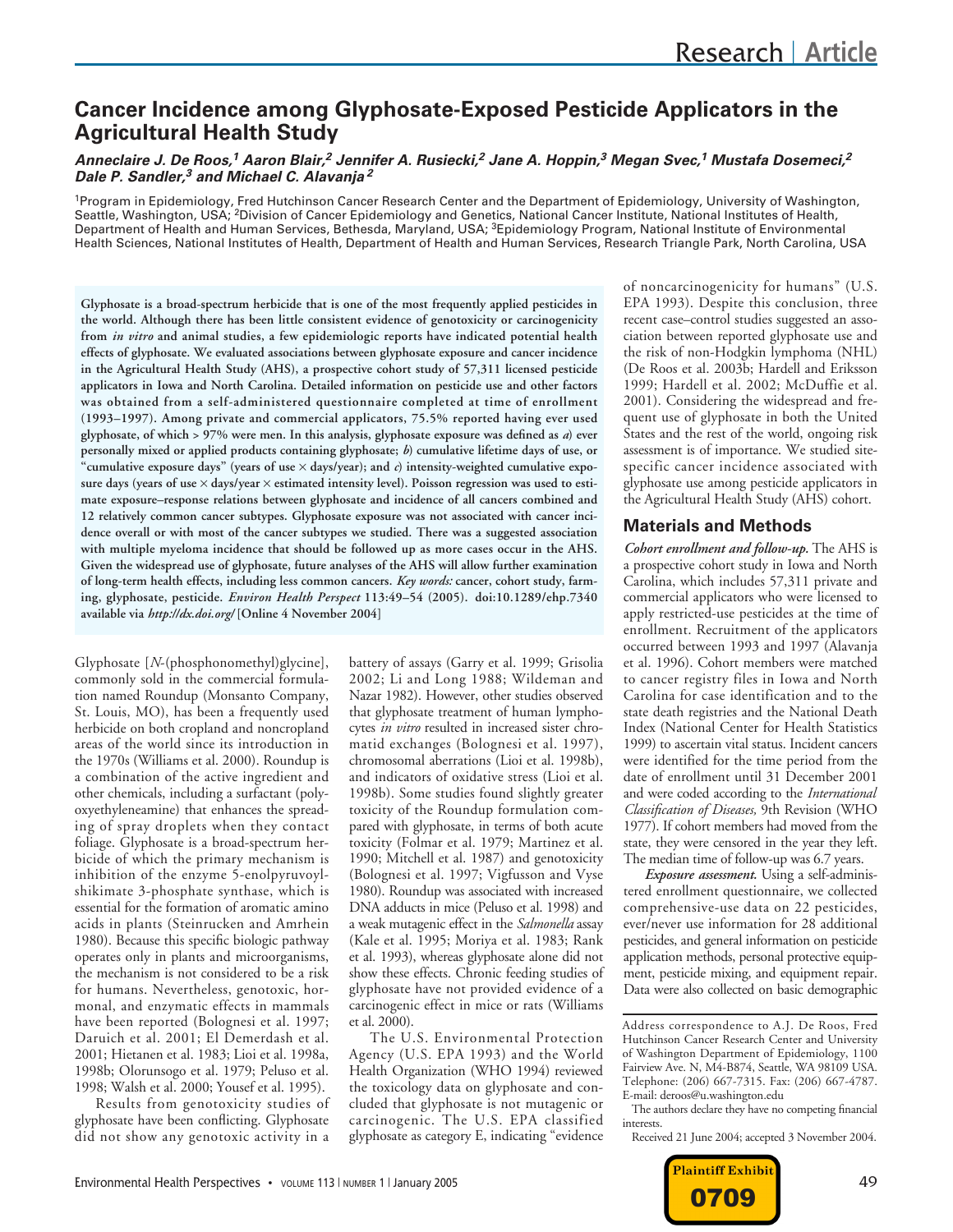and lifestyle factors. Applicators who completed this questionnaire were given a selfadministered take-home questionnaire, which contained additional questions on occupational exposures and lifestyle factors. The questionnaires are available from the AHS website (National Institutes of Health 2004).

We constructed three [glyphosate](https://www.baumhedlundlaw.com/toxic-tort-law/monsanto-roundup-lawsuit/) exposure metrics for this analysis: *a*) ever personally mixed or applied products containing glyphosate (ever/never); *b*) cumulative lifetime days of use, or "cumulative exposure days" (years of use  $\times$  days per year, categorized in tertiles among users: 1–20, 21–56, 57–2,678); and *c*) intensity-weighted cumulative exposure days (years of use  $\times$  days per year  $\times$  intensity level, categorized in tertiles: 0.1–79.5, 79.6–337.1, 337.2–18,241). Tertiles were chosen *a priori* as the cut points with which to

categorize exposure data, to avoid sparse data for rare cancers in the high-exposure categories. Intensity levels were estimated using questionnaire data from enrollment and measurement data from the published pesticide exposure literature, as follows: intensity level = [(mixing status + application method + equipment repair status)  $\times$  personal protective equipment use] (Dosemeci et al. 2002).

*Data analysis.* Persons whose first primary cancer occurred before the time of enrollment (*n* = 1,074) were excluded from analyses, as were subjects who were lost to follow-up or otherwise did not contribute any person-time (*n* = 298) and applicators who did not provide any information on age (*n* = 7) or whether they had ever used glyphosate  $(n = 1,678)$ . After exclusions, 54,315 subjects were available for inclusion in the age-adjusted analyses

**Table 1.** Selected characteristics of applicators in the AHS by glyphosate exposure, based on data from the enrollment questionnaire (1993–1997).

|                                       | Never exposed<br>$(n = 13,280)$ | Lowest exposed<br>$(n = 15.911)^b$ | Higher exposed<br>$(n = 24,465)^c$ |  |
|---------------------------------------|---------------------------------|------------------------------------|------------------------------------|--|
| Characteristic                        | No. (%)                         | No. (%)                            | No. (%)                            |  |
| State of residence                    |                                 |                                    |                                    |  |
| lowa                                  | 9,987 (75.2)                    | 9,785(61.5)                        | 15,336 (62.7)                      |  |
| North Carolina                        | 3,293 (24.8)                    | 6,126 (38.5)                       | 9,129 (37.3)                       |  |
| Age (years)                           |                                 |                                    |                                    |  |
| < 40                                  | 2,279 (17.2)                    | 2,226 (14.0)                       | 4,190 (17.1)                       |  |
| $40 - 49$                             | 3,420 (25.8)                    | 4,279 (26.9)                       | 7,899 (32.3)                       |  |
| $50 - 59$                             | 2,989 (22.5)                    | 3,931 (24.7)                       | 6,035(24.7)                        |  |
| $60 - 69$                             | 2,715 (20.4)                    | 3,266 (20.5)                       | 3,997 (16.3)                       |  |
| 70                                    | 1,877(14.1)                     | 2,209 (13.9)                       | 2,344(9.6)                         |  |
| Sex                                   |                                 |                                    |                                    |  |
| Male                                  | 12,778 (96.2)                   | 15,505 (97.5)                      | 23,924 (97.8)                      |  |
| Female                                | 502(3.8)                        | 406 (2.6)                          | 541 (2.2)                          |  |
| Applicator type <sup>d</sup>          |                                 |                                    |                                    |  |
| Private                               | 12,067 (90.9)                   | 15,008 (94.3)                      | 21,938 (89.7)                      |  |
| Commercial                            | 1,213(9.1)                      | 903(5.7)                           | 2,527 (10.3)                       |  |
| Education                             |                                 |                                    |                                    |  |
| High school graduate or GED           | 8,898 (68.7)                    | 8,997 (57.9)                       | 11,975 (50.1)                      |  |
| Beyond high school                    | 4,060 (31.3)                    | 6,530(42.1)                        | 11,936 (49.9)                      |  |
| Smoking history                       |                                 |                                    |                                    |  |
| Never                                 | 7,298 (57.3)                    | 8,241 (53.2)                       | 12,751 (53.7)                      |  |
| $\leq$ 12 pack-years                  | 2,866 (22.5)                    | 3,597 (23.2)                       | 5,572 (23.5)                       |  |
| > 12 pack-years                       | 2,567 (20.2)                    | 3,643 (23.5)                       | 5,439 (22.9)                       |  |
| Alcohol consumption in past year      |                                 |                                    |                                    |  |
| None                                  | 4,087 (32.7)                    | 5,352(35.6)                        | 7,023 (29.8)                       |  |
| $\leq$ 6 drinks/month                 | 4,461 (35.7)                    | 5,291 (35.2)                       | 8,149 (34.5)                       |  |
| > 6 drinks/month                      | 3,936 (31.5)                    | 4,387 (29.2)                       | 8,422 (35.7)                       |  |
| Family history of cancer<br><b>No</b> | 8,701 (65.5)                    | 9,520 (59.8)                       | 14,668 (60.0)                      |  |
| Yes                                   | 4,579 (34.5)                    | 6,391 (40.2)                       | 9,797 (40.0)                       |  |
| Use of other common pesticides        |                                 |                                    |                                    |  |
| $2,4-D$                               | 7,030 (53.3)                    | 11,879 (75.2)                      | 20,699 (85.1)                      |  |
| Alachlor                              | 4,896 (39.7)                    | 7,321 (50.9)                       | 13,790 (59.7)                      |  |
| Atrazine                              | 7,707 (58.5)                    | 10,533 (66.6)                      | 18,237 (75.0)                      |  |
| Metolachlor                           | 3,890 (31.6)                    | 6,172 (43.1)                       | 12,952 (56.2)                      |  |
| Trifluralin                           | 4,239 (34.0)                    | 7,109 (49.7)                       | 14,675 (63.5)                      |  |
| Carbaryl                              | 4,110 (33.7)                    | 8,515 (58.1)                       | 15,139 (64.8)                      |  |
| Benomyl                               | 510(4.3)                        | 1,418(9.9)                         | 3,391 (14.8)                       |  |
| Maneb                                 | 492 (4.1)                       | 1,412(9.9)                         | 2,929 (12.9)                       |  |
| Paraquat                              | 1,067(9.0)                      | 3,021 (21.2)                       | 8,031 (35.2)                       |  |
| Diazinon                              | 1,906 (16.0)                    | 4,615 (32.4)                       | 9,107(40.0)                        |  |

**<sup>a</sup>**Includes observations for subjects included in age-adjusted Poisson regression models of cancer incidence (<sup>n</sup> = 54,315). **<sup>b</sup>**Lowest tertile of cumulative exposure days. **c**Highest two tertiles of cumulative exposure days; the sum of the three tertiles of cumulative exposure days ( $n = 40,376$ ) does not equal the total number of subjects who reported having ever used glyphosate (<sup>n</sup> = 41,035) because of missing data on duration and frequency of use. **<sup>d</sup>**"Private" refers primarily to individual farmers, and "commercial" refers to professional pesticide applicators.

of cancer incidence in relation to glyphosate use; however, other analyses contained fewer observations because of missing data for duration and frequency of glyphosate use or for covariates.

We compared certain baseline characteristics among three types of pesticide applicators: *a*) those applicators who never personally used glyphosate; *b*) applicators with the lowest glyphosate exposure, defined as being in the lowest tertile of cumulative exposure days; and *c*) those with higher glyphosate exposure, defined as being in the middle or highest tertile of cumulative exposure days. The purpose of the comparison was to identify potential confounders of glyphosate exposure–disease associations for the various analyses we conducted. Differences between the exposure groups were tested using the chi-square statistics and associated *p*-values.

Poisson regression analyses were carried out for all cancers combined and specific cancer sites to estimate rate ratios (RRs) and 95% confidence intervals (CIs) associated with glyphosate exposure metrics; the effect of each metric was evaluated in a separate model for each cancer. We analyzed tertile exposure variables in separate models using either the lowesttertile–exposed or never-exposed subjects as the reference category. We investigated specific cancer sites for which there were at least 30 cases with sufficient information for inclusion in age-adjusted analyses. These cancers were then evaluated for all the exposure metrics and in adjusted analyses, despite smaller numbers of cases upon further adjustment. For each exposure metric, RRs were adjusted for demographic and lifestyle factors, including age at enrollment (continuous), education (dichotomous: ≤ high school graduate or GED/education beyond high school), pack-years of cigarette smoking [indicator variables: never, pack-years at or below the median (12 packyears), pack-years above the median], alcohol consumption in the past year [indicator variables: none, frequency at or below the median (72 drinks), frequency above the median], family history of cancer in first-degree relatives (dichotomous: yes/no), and state of residence (dichotomous: Iowa/North Carolina). There was insufficient variability in sex or applicator type to adjust for these factors.

Potential confounding from exposure to other pesticides was explored by adjusting for the five pesticides for which cumulativeexposure-day variables were most highly associated with glyphosate cumulative exposure days  $[(2,4\text{-dichlorophenoxy})\text{acetic acid } (2,4\text{-D})$ , alachlor, atrazine, metolachlor, trifluralin]; these pesticide exposures were coded as variables indicating never, low, and high, with the split between low and high as the median of their cumulative exposure days. Additionally, of the pesticides for which only ever/never use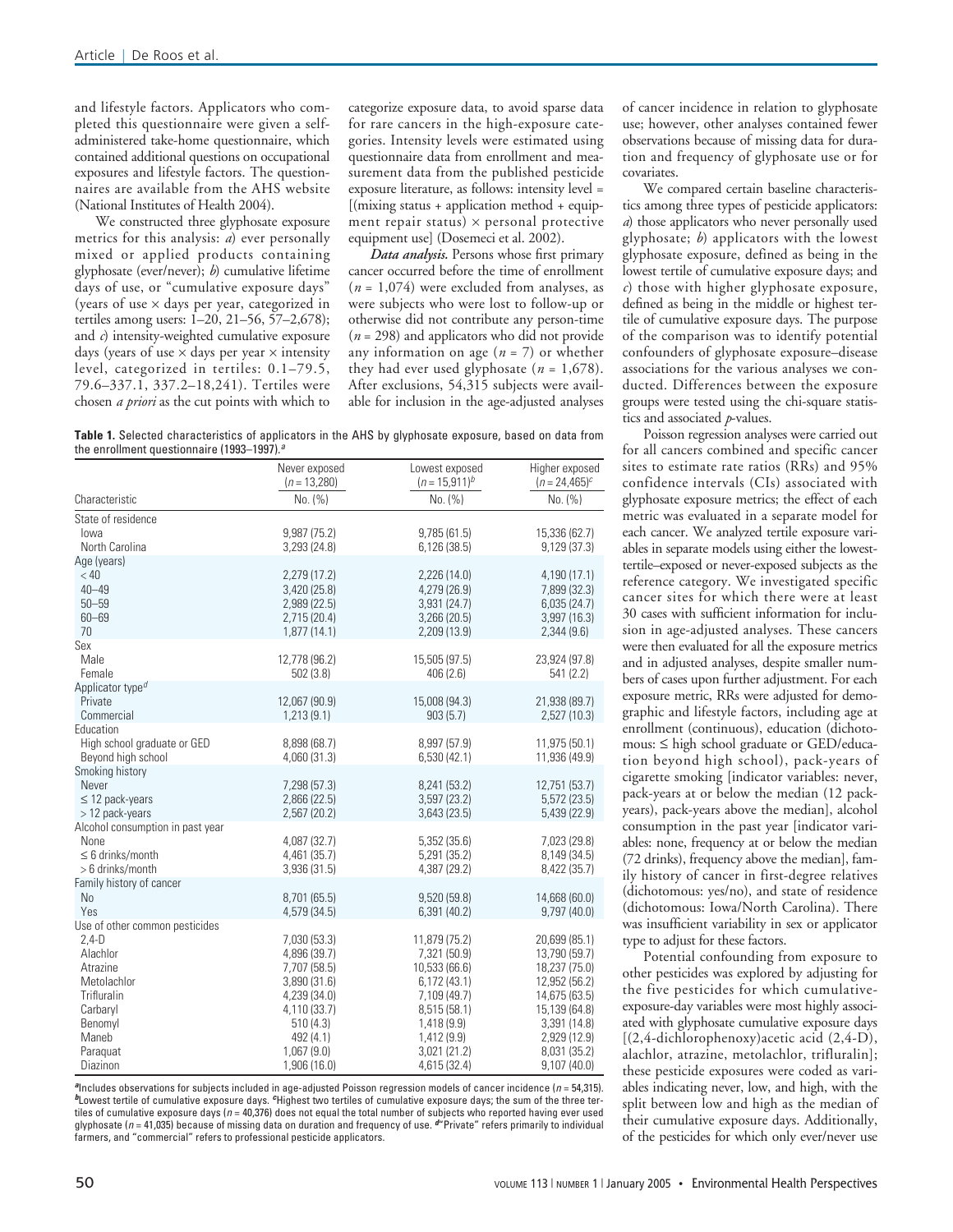information was available, we adjusted for the five pesticides that were most highly associated with ever use of glyphosate (benomyl, maneb, paraquat, carbaryl, diazinon). Where inclusion of all 10 other pesticides in a model changed a glyphosate exposure estimate by at least 20% (compared with a model restricted to the same observations), these results were presented as the final results for that cancer; otherwise, estimates adjusted only for demographic and lifestyle factors are presented.

Tests for trend across tertiles were conducted by creating a continuous variable with assigned values equal to the median value of cumulative exposure days (or intensityweighted exposure days) within each tertile; the *p*-value for the trend test was that from the Poisson model coefficient for this continuous variable. We considered *p*-values < 0.10 as indicative of a trend.

Additional analyses were conducted for cancers for which we observed elevated RRs, and for NHL because of its association with glyphosate in previous studies. These included analyses stratified by state and analyses across quartiles and quintiles (where numbers allowed) of exposure days metrics.

#### **Results**

Selected characteristics of the glyphosateexposed and never-exposed applicators are presented in Table 1. Among 54,315 subjects included in age-adjusted analyses, 41,035 (75.5%) reported having ever personally mixed or applied products containing glyphosate, and 13,280 (24.5%) did not. The cohort, both exposed and never exposed, was composed of primarily of male, middle-aged, private applicators. This is a population with relatively low smoking prevalence; in both the exposed and never-exposed groups, more than half of the subjects reported that they had never smoked. Significant differences (*p* < 0.05) existed between never-exposed and lowest-exposed subjects for all of the characteristics in Table 1. Lowest- and higher-exposed subjects (*p* < 0.05) also differed on several factors, the most notable being that higher-exposed subjects were more likely to be commercial applicators, to have consumed greater amounts of alcohol in the past year, and to have used other specific pesticides. However, lowest- and higherexposed subjects were similar to each other  $(p \ge 0.05)$  in characteristics including smoking and family history of cancer in a first-degree relative. In addition, lowest- and higherexposed subjects were more similar to each other than to their never-exposed counterparts (by qualitative comparison of percentages only) in factors including North Carolina residence, education beyond high school, and use of other pesticides. Because of relative similarities between lowest- and higher-exposed in factors associated with socioeconomic status and other

exposures, we decided to conduct some analyses using lowest-exposed rather than neverexposed applicators as the reference group, in order to avoid residual confounding by unmeasured covariates. However, we decided *a priori* that any association should be apparent regardless of which reference group was used.

RRs for the association of all cancers combined and specific cancers with having ever used glyphosate are presented in Table 2. RRs adjusted for age only are presented, as well as RRs adjusted for demographic and lifestyle factors and, in some cases, for other pesticides. The incidence of all cancers combined was not associated with glyphosate use, nor were most specific cancers. There was an 80% increased risk of melanoma associated with glyphosate use in the age-adjusted analysis, which diminished slightly upon further adjustment. Adjusted risk estimates for colon, rectum, kidney, and bladder cancers were elevated by 30–60%, but these estimates were not statistically significant. There was more than 2-fold increased risk of multiple myeloma associated with ever use of glyphosate in adjusted analyses, although this is based on a small number of cases. The association between myeloma incidence and glyphosate exposure was consistent in both states (ever used glyphosate, fully adjusted analyses: Iowa RR = 2.6; North Carolina RR = 2.7).

Results from analyses of tertiles of increasing glyphosate exposure level are presented in Table 3. A decreased risk of lung cancer was suggested for the highest tertile of both cumulative and intensity-weighted exposure days ( $p$ -value for trend =  $0.02$ ); however, a similar

trend was not observed in analyses using never exposed as the referent (results not shown). There was a 40% increased risk of colon cancer for the highest tertile of intensity-weighted exposure; however, no clear monotonic trend was observed for either exposure metric. Elevated risks of leukemia and pancreas cancer were observed only for the middle tertiles of both cumulative and intensity-weighted exposure days, with no increased risk among those with the highest exposure. The associations we observed in the analysis of ever use of glyphosate (Table 2) for melanoma, rectum, kidney, and bladder cancers were not confirmed in analyses based on exposure-day metrics; similarly, no exposure–response patterns were observed in analyses using never exposed as the referent or in analyses across quintiles of exposure (results not shown). No association was observed between NHL and glyphosate exposure in any analysis, including an analysis comparing the highest with the lowest quintile of exposure (> 108 vs. > 0–9 cumulative exposure days: RR = 0.9; 95% CI, 0.4–2.1).

Elevated RRs were estimated for multiple myeloma, with an approximate 2-fold increased risk for the highest tertile of both cumulative and intensity-weighted exposure days (Table 3); however, small numbers precluded precise effect estimation (*n* = 19 in adjusted analyses of exposure-day metrics). The estimated intensitylevel component of the intensity-weighted exposure-day metric was not associated with multiple myeloma (highest vs. lowest tertile: RR = 0.6; 95% CI, 0.2–1.8), and observed positive associations of the intensity-weighted exposure-day metric with myeloma relied solely

**Table 2.** Association of glyphosate exposure (ever/never used) with common cancers<sup>a</sup> among AHS applicators.

|                                 |                                      |                                         | RR (95% CI) <sup>b</sup>                                 |                                                                                                 |  |  |
|---------------------------------|--------------------------------------|-----------------------------------------|----------------------------------------------------------|-------------------------------------------------------------------------------------------------|--|--|
| Cancer site                     | Total no.<br>of cancers <sup>c</sup> | Ever used<br>glyphosate<br>(% of total) | Effect estimates<br>adjusted for age<br>$(n = 54.315)^d$ | Adjusted for age,<br>demographic and<br>lifestyle factors,<br>and other pesticides <sup>d</sup> |  |  |
| All cancers                     | 2,088                                | 73.6                                    | $1.0(0.9 - 1.1)$                                         | $1.0(0.9-1.2)$                                                                                  |  |  |
| Lung                            | 204                                  | 72.1                                    | $1.0(0.7-1.3)$                                           | $0.9(0.6-1.3)$                                                                                  |  |  |
| Oral cavity                     | 59                                   | 76.3                                    | $1.1(0.6 - 2.0)$                                         | $1.0(0.5 - 1.8)$                                                                                |  |  |
| Colon                           | 174                                  | 75.3                                    | $1.1(0.8-1.6)$                                           | 1.4 $(0.8 - 2.2)^e$                                                                             |  |  |
| Rectum                          | 76                                   | 77.6                                    | $1.2(0.7 - 2.1)$                                         | $1.3(0.7 - 2.3)$                                                                                |  |  |
| Pancreas                        | 38                                   | 76.3                                    | $1.2(0.6 - 2.5)$                                         | $0.7(0.3 - 2.0)^e$                                                                              |  |  |
| Kidney                          | 63                                   | 73.0                                    | $1.0(0.6 - 1.7)$                                         | $1.6(0.7 - 3.8)^e$                                                                              |  |  |
| Bladder                         | 79                                   | 76.0                                    | $1.2(0.7 - 2.0)$                                         | $1.5(0.7-3.2)^e$                                                                                |  |  |
| Prostate                        | 825                                  | 72.5                                    | $1.0(0.8 - 1.1)$                                         | $1.1(0.9-1.3)$                                                                                  |  |  |
| Melanoma                        | 75                                   | 84.0                                    | $1.8(1.0 - 3.4)$                                         | $1.6(0.8 - 3.0)$                                                                                |  |  |
| All lymphohematopoietic cancers | 190                                  | 75.3                                    | $1.1(0.8-1.5)$                                           | $1.1(0.8-1.6)$                                                                                  |  |  |
| <b>NHL</b>                      | 92                                   | 77.2                                    | $1.2(0.7-1.9)$                                           | $1.1(0.7-1.9)$                                                                                  |  |  |
| Leukemia                        | 57                                   | 75.4                                    | $1.1(0.6 - 2.0)$                                         | $1.0(0.5 - 1.9)$                                                                                |  |  |
| Multiple myeloma                | 32                                   | 75.0                                    | $1.1(0.5 - 2.4)$                                         | $2.6(0.7 - 9.4)^f$                                                                              |  |  |

**<sup>a</sup>**Cancers for which at least 30 subjects had sufficient information for inclusion in age-adjusted analyses. **<sup>b</sup>**RRs and 95% CIs from Poisson regression models. **c**Frequencies among subjects included in age-adjusted analyses. **<sup>d</sup>**Numbers of subjects in these analyses are lower than in age-adjusted analyses because of missing observations for some covariates (models adjusted for demographic and lifestyle factors include 49,211 subjects; models additionally adjusted for other pesticides include 40,719 subjects). **e**Estimates adjusted for other pesticides are shown because inclusion of other pesticide variables in the model changed the effect estimate for glyphosate by at least 20%. **<sup>f</sup>** The estimate for myeloma was not confounded by other pesticides according to our change-in-estimate rule of ≥ 20%; however, the fully adjusted estimate is shown for the purpose of comparison with state-specific estimates (in the text), which were confounded by other pesticides and required adjustment.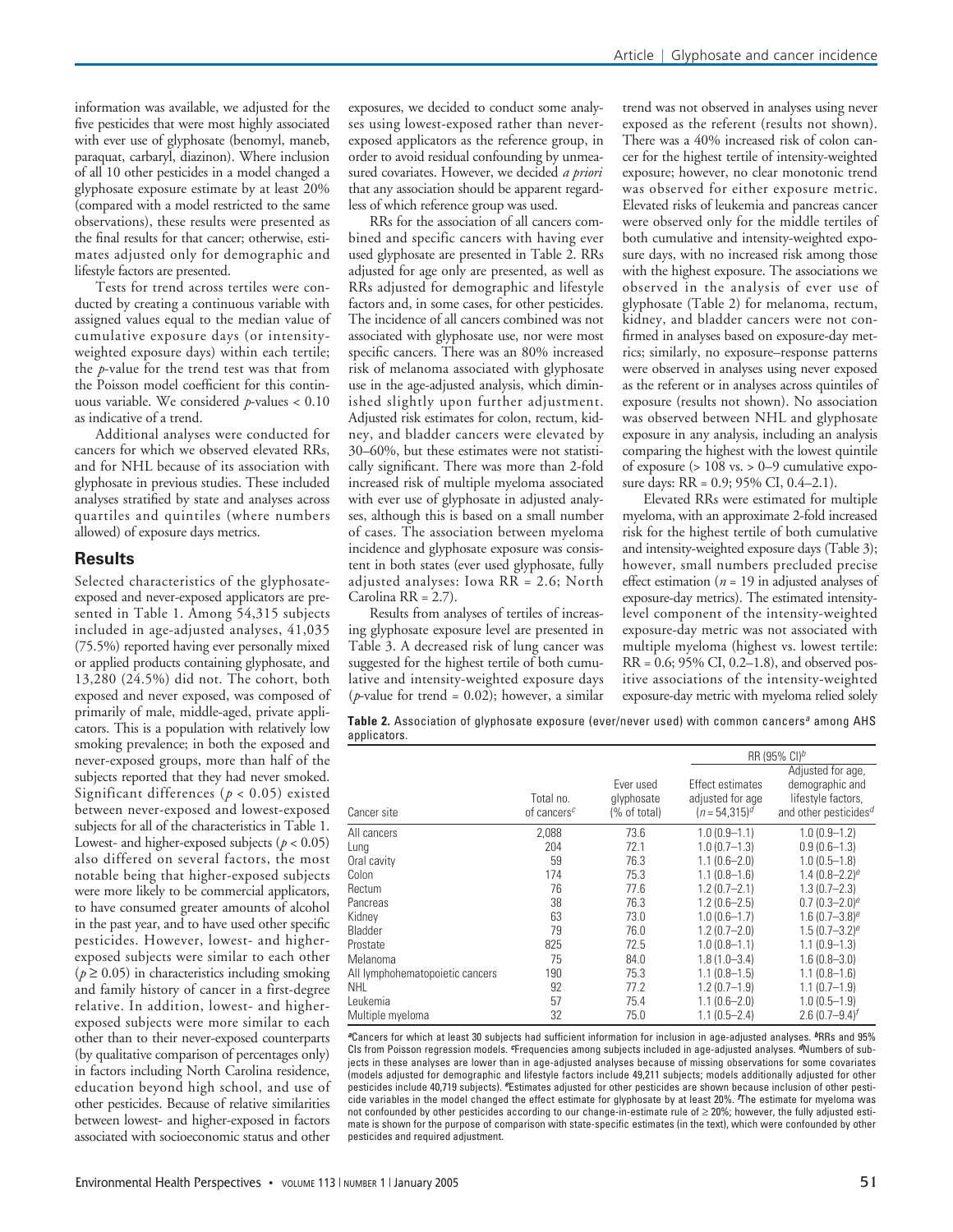on the exposure-day component; therefore, only results for cumulative exposure days are shown further. When using never exposed as the referent, the association between glyphosate use and multiple myeloma was more pronounced, with more than 4-fold increased risk associated with the highest tertile of cumulative exposure days (tertile 1: RR = 2.3; 95% CI, 0.6–8.9; tertile 2: RR = 2.6; 95% CI, 0.6–11.5; tertile 3: RR = 4.4; 95% CI, 1.0–20.2; *p*-value for trend = 0.09). Although the myeloma cases were sparsely distributed in analyses of quartiles and quintiles, the highest increased risks were observed in the highest exposure categories (full set of results not shown: upper quartile vs. never exposed: RR = 6.6; 95% CI, 1.4–30.6;  $p$ -value for trend across quartiles =  $0.01$ ).

## **Discussion**

There was no association between glyphosate exposure and all cancer incidence or most of the specific cancer subtypes we evaluated, including NHL, whether the exposure metric was ever used, cumulative exposure days, or intensity-weighted cumulative exposure days. The most consistent finding in our study was a suggested association between multiple myeloma and glyphosate exposure, based on a small number of cases.

Although our study relied on self-reported exposure information, farmers have been shown to provide reliable information regarding their personal pesticide use (Blair et al. 2002; Blair and Zahm 1993; Duell et al. 2001; Engel et al. 2001; Hoppin et al. 2002).

Investigators have used pesticide supplier reports (Blair and Zahm 1993) and selfreported pesticide use information provided earlier (Engel et al. 2001) to assess the validity of retrospectively reported pesticide use data. Among farmers in the AHS, Blair et al. (2002) reported high reliability for reports of ever use of a particular pesticide (ranging from 70 to > 90%). Agreement for duration and frequency of use was lower but generally 50–60% for specific pesticides. Hoppin et al. (2002) have demonstrated that farmers provide plausible data regarding lifetime duration of use, with fewer than 5% reporting implausible values for specific chemicals.

There were rather few cases of NHL for inclusion in this analysis  $(n = 92)$ ; nevertheless,

|  |  |  |  | Table 3. Association of glyphosate exposure (cumulative exposure days and intensity-weighted exposure days) with common cancers <sup>a</sup> among AHS applicators. |  |  |
|--|--|--|--|---------------------------------------------------------------------------------------------------------------------------------------------------------------------|--|--|
|--|--|--|--|---------------------------------------------------------------------------------------------------------------------------------------------------------------------|--|--|

|                                 | Cumulative exposure days <sup>b</sup> |                                                        |                                                  |            | Intensity-weighted exposure days <sup>c</sup> |                                |                                                   |            |
|---------------------------------|---------------------------------------|--------------------------------------------------------|--------------------------------------------------|------------|-----------------------------------------------|--------------------------------|---------------------------------------------------|------------|
| Cancer site                     | Tertile<br>cut points                 | No.                                                    | RR (95% CI) <sup>d</sup>                         | $p$ -Trend | Tertile<br>cut points                         | No.                            | RR (95% CI) <sup>d</sup>                          | $p$ -Trend |
| All cancers                     | $1 - 20$<br>$21 - 56$<br>$57 - 2,678$ | 594<br>372<br>358                                      | 1.0<br>$1.0(0.9 - 1.1)$<br>$1.0(0.9 - 1.1)$      | 0.57       | $0.1 - 79.5$<br>79.6-337.1<br>337.2-18,241    | 435<br>436<br>438              | $1.0\,$<br>$0.9(0.8 - 1.0)$<br>$0.9(0.8 - 1.1)$   | 0.35       |
| Lung                            | $1 - 20$<br>$21 - 56$<br>$57 - 2,678$ | 40<br>26<br>26                                         | 1.0<br>$0.9(0.5-1.5)^e$<br>$0.7(0.4-1.2)^e$      | 0.21       | $0.1 - 79.5$<br>79.6-337.1<br>337.2-18,241    | 27<br>38<br>27                 | 1.0<br>$1.1(0.7-1.9)^e$<br>$0.6(0.3-1.0)^e$       | 0.02       |
| Oral cavity                     | $1 - 20$<br>$21 - 56$<br>$57 - 2,678$ | 18<br>$10$<br>$10$                                     | 1.0<br>$0.8(0.4-1.7)$<br>$0.8(0.4-1.7)$          | 0.66       | $0.1 - 79.5$<br>79.6-337.1<br>337.2-18,241    | 11<br>14<br>13                 | 1.0<br>$1.1(0.5 - 2.5)$<br>$1.0(0.5 - 2.3)$       | 0.95       |
| Colon                           | $1 - 20$<br>$21 - 56$<br>$57 - 2,678$ | 32<br>28<br>15                                         | 1.0<br>1.4 $(0.9 - 2.4)e$<br>$0.9(0.4-1.7)^e$    | 0.54       | $0.1 - 79.5$<br>79.6-337.1<br>337.2-18,241    | 25<br>20<br>30                 | 1.0<br>$0.8(0.5-1.5)^{c}$<br>1.4 $(0.8 - 2.5)^c$  | 0.10       |
| Rectum                          | $1 - 20$<br>$21 - 56$<br>$57 - 2,678$ | 20<br>17<br>14                                         | 1.0<br>$1.3(0.7 - 2.5)$<br>$1.1(0.6 - 2.3)$      | 0.70       | $0.1 - 79.5$<br>79.6-337.1<br>337.2-18,241    | 16<br>18<br>16                 | 1.0<br>$1.0(0.5 - 2.0)$<br>$0.9(0.5-1.9)$         | 0.82       |
| Pancreas                        | $0 - 20$<br>$21 - 56$<br>$57 - 2,678$ | $\boldsymbol{9}$<br>$\boldsymbol{9}$<br>$\overline{7}$ | 1.0<br>$1.6(0.6 - 4.1)$<br>$1.3(0.5 - 3.6)$      | 0.83       | $0 - 79.5$<br>79.6-337.1<br>337.2-18,241      | $\,6\,$<br>16<br>$\sqrt{3}$    | 1.0<br>$2.5(1.0-6.3)$<br>$0.5(0.1-1.9)$           | $0.06\,$   |
| Kidney                          | $1 - 20$<br>$21 - 56$<br>$57 - 2,678$ | 20<br>8<br>9                                           | 1.0<br>$0.6(0.3 - 1.4)$<br>$0.7(0.3-1.6)$        | 0.34       | $0.1 - 79.5$<br>79.6-337.1<br>337.2-18,241    | $20\,$<br>$\overline{7}$<br>10 | 1.0<br>$0.3(0.1 - 0.7)$<br>$0.5(0.2 - 1.0)$       | 0.15       |
| Bladder                         | $1 - 20$<br>$21 - 56$<br>$57 - 2,678$ | 23<br>14<br>17                                         | 1.0<br>$1.0(0.5 - 1.9)$<br>$1.2(0.6 - 2.2)$      | 0.53       | $0.1 - 79.5$<br>79.6-337.1<br>337.2-18,241    | 14<br>$\, 8$<br>13             | 1.0<br>$0.5(0.2-1.3)$<br>$0.8(0.3 - 1.8)$         | 0.88       |
| Prostate                        | $1 - 20$<br>$21 - 56$<br>$57 - 2,678$ | 239<br>132<br>145                                      | 1.0<br>$0.9(0.7-1.1)$<br>$1.1(0.9-1.3)$          | 0.69       | $0.1 - 79.5$<br>79.6-337.1<br>337.2-18,241    | 167<br>169<br>174              | 1.0<br>$1.0(0.8-1.2)$<br>$1.1(0.9-1.3)$           | 0.60       |
| Melanoma                        | $1 - 20$<br>$21 - 56$<br>$57 - 2,678$ | 23<br>20<br>14                                         | 1.0<br>$1.2(0.7 - 2.3)$<br>$0.9(0.5 - 1.8)$      | 0.77       | $0.1 - 79.5$<br>79.6-337.1<br>337.2-18,241    | 24<br>16<br>17                 | 1.0<br>$0.6(0.3-1.1)$<br>$0.7(0.3-1.2)$           | 0.44       |
| All lymphohematopoietic cancers | $1 - 20$<br>$21 - 56$<br>$57 - 2,678$ | 48<br>38<br>36                                         | 1.0<br>$1.2(0.8-1.8)$<br>$1.2(0.8-1.8)$          | 0.69       | $0.1 - 79.5$<br>79.6-337.1<br>337.2-18,241    | 38<br>$40\,$<br>43             | 1.0<br>$1.0(0.6 - 1.5)$<br>$1.0(0.7-1.6)$         | $0.90\,$   |
| <b>NHL</b>                      | $1 - 20$<br>$21 - 56$<br>$57 - 2,678$ | 29<br>15<br>17                                         | 1.0<br>$0.7(0.4-1.4)$<br>$0.9(0.5-1.6)$          | 0.73       | $0.1 - 79.5$<br>79.6-337.1<br>337.2-18,241    | 24<br>15<br>22                 | 1.0<br>$0.6(0.3-1.1)$<br>$0.8(0.5-1.4)$           | 0.99       |
| Leukemia                        | $1 - 20$<br>$21 - 56$<br>$57 - 2,678$ | 9<br>14<br>$\boldsymbol{9}$                            | 1.0<br>$1.9(0.8 - 4.5)^e$<br>1.0 $(0.4 - 2.9)^e$ | 0.61       | $0.1 - 79.5$<br>79.6-337.1<br>337.2-18,241    | $\overline{7}$<br>17<br>$\, 8$ | 1.0<br>1.9 $(0.8-4.7)^e$<br>$0.7(0.2 - 2.1)^e$    | 0.11       |
| Multiple myeloma                | $1 - 20$<br>$21 - 56$<br>$57 - 2,678$ | $\, 8$<br>5<br>6                                       | 1.0<br>1.1 $(0.4-3.5)^e$<br>$1.9(0.6-6.3)^e$     | 0.27       | $0 - 79.5$<br>79.6-337.1<br>337.2-18,241      | $\mathbf 5$<br>$6\,$<br>8      | $1.0$<br>1.2 $(0.4-3.8)^e$<br>2.1 $(0.6 - 7.0)^e$ | 0.17       |

**<sup>a</sup>**Cancers for which at least 30 subjects had sufficient information for inclusion in age-adjusted analyses. **<sup>b</sup>**Numbers of subjects in analyses vary depending on missing observations for cumulative exposure days and some covariates (models adjusted for demographic and lifestyle factors include 36,823 subjects; models additionally adjusted for other pesticides include 30,699 subjects). **c**Numbers of subjects in analyses vary depending on missing observations for intensity-weighted cumulative exposure days and some covariates (models adjusted for demographic and lifestyle factors include 36,509 subjects; models additionally adjusted for other pesticides include 30,613 subjects). **<sup>d</sup>**Relative rate ratios and 95% CIs from Poisson regression analyses. <sup>e</sup>Estimates adjusted for other pesticides are shown because inclusion of other pesticide variables in the model changed the effect estimate for glyphosate by at least 20%.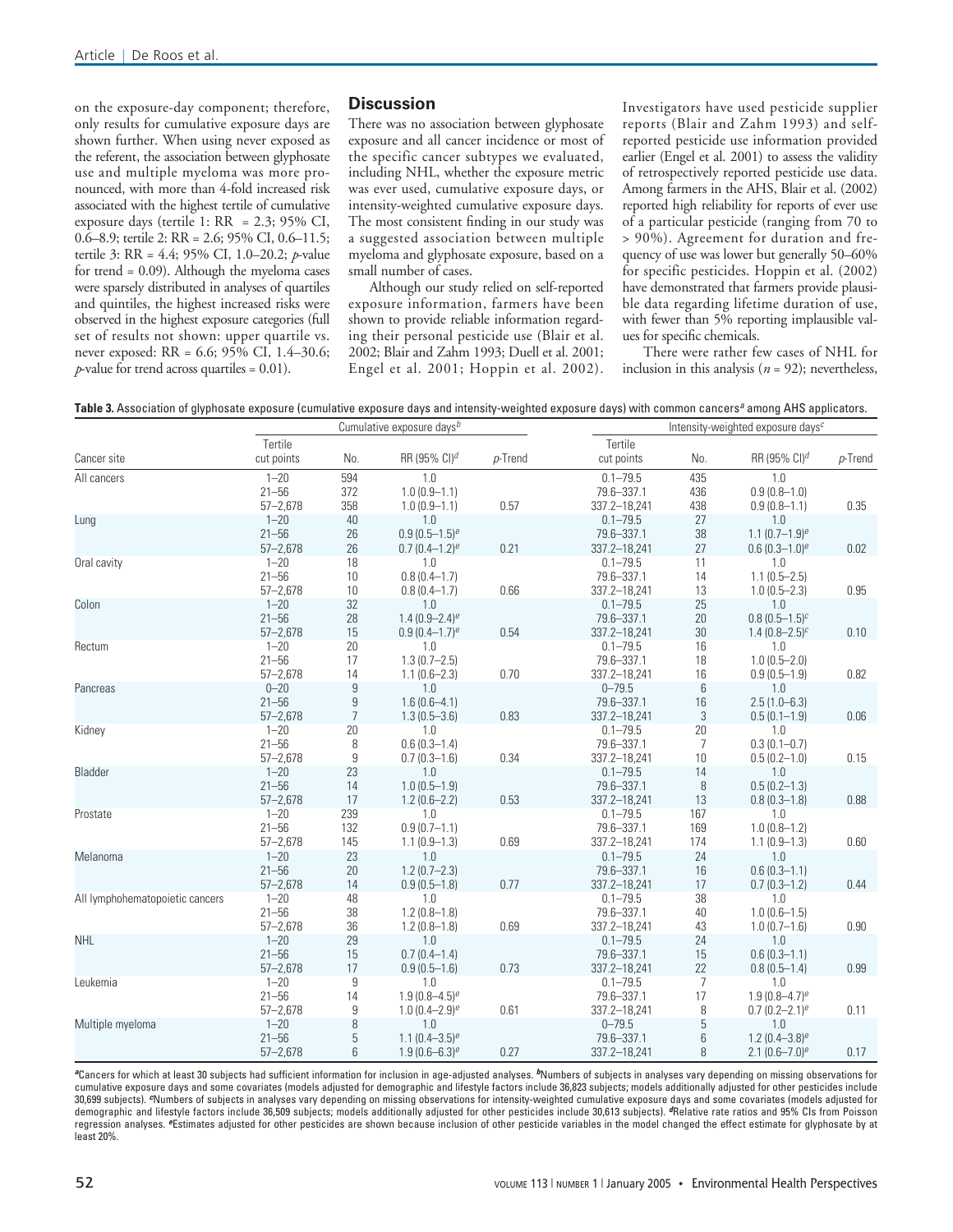the available data provided evidence of no association between glyphosate exposure and NHL incidence. This conclusion was consistent across analyses using the different exposure metrics and in analyses using either never exposed or low exposed as the referent. Furthermore, there was no apparent effect of glyphosate exposure on the risk of NHL in analyses stratified by state of residence or in analyses of highly exposed groups comparing the highest with the lowest quintile of exposure. These findings conflict with recent studies. The first report of an association of glyphosate with NHL was from a case–control study, but the estimate was based on only four exposed cases (Hardell and Eriksson 1999). A pooled analysis of this initial study with a study of hairy cell leukemia showed a relationship between glyphosate exposure and an increased risk of disease [unadjusted analysis: odds ratio (OR) = 3.0; 95% CI, 1.1–8.5] (Hardell et al. 2002). A more extensive study conducted across a large region of Canada found an elevated risk of NHL associated with glyphosate use more frequent than 2 days/year  $(OR = 2.1; 95\% CI, 1.2–3.7)$  (McDuffie et al. 2001). Similarly, increased NHL risk in men was associated with having ever used glyphosate (OR = 2.1; 95% CI, 1.1–4.0) after adjustment for other commonly used pesticides in a pooled analysis of National Cancer Institute–sponsored case–control studies conducted in Nebraska, Kansas, Iowa, and Minnesota (De Roos et al. 2003b). These previous studies were retrospective in design and thereby potentially susceptible to recall bias of exposure reporting. Our analysis of the AHS cohort had a prospective design, which should largely eliminate the possibility of recall bias. Differences in recall bias could account for discrepant study results; however, evaluation of the potential for recall bias in case–control studies of pesticides among farmers has not uncovered evidence that it occurred (Blair and Zahm 1993).

Our finding of a suggested association of multiple myeloma incidence with glyphosate exposure has not been previously reported, although numerous studies have observed increased myeloma risk associated with farming occupation (Boffetta et al. 1989; Brownson et al. 1989; Cantor and Blair 1984; Cerhan et al. 1998; Cuzick and De Stavola 1988; Eriksson and Karlsson 1992; Figgs et al. 1994; Gallagher et al. 1983; La Vecchia et al. 1989; Nandakumar et al. 1986, 1988; Pasqualetti et al. 1990; Pearce et al. 1985; Pottern et al. 1992; Reif et al. 1989; Vagero and Persson 1986). A possible biologic mechanism of how glyphosate might act along the causal pathway of this plasma cell cancer has not been hypothesized, but myeloma has been associated with agents that cause either DNA damage or immunosuppression (De Roos et al. 2003a).

The association we observed was with ever use of glyphosate and cumulative exposure days of use (a combination of duration and frequency), but not with intensity of exposure. Estimated intensity of glyphosate exposure was based on general work practices that were not glyphosate specific, including the percentage of time spent mixing and applying pesticides, application method, use of personal protective equipment, and repair of pesticide application equipment (Dosemeci et al. 2002). Information on work practices specific to glyphosate use would clarify whether intensity of exposure contributes to myeloma risk.

The number of myeloma cases in our study was small, and it is plausible that spurious associations arose by chance; however, several aspects of our results argue against a chance association. The findings were internally consistent, with increased risk observed in both states. Adding to the credibility of the association, there was some indication of a dose– response relationship, with risk estimates increasing across categories of increasing exposure and stronger associations observed when using never-exposed subjects as the referent (as opposed to low exposed). Another possible explanation for spurious associations is unadjusted confounding. Our risk estimates were adjusted for some demographic and lifestyle factors and other pesticides. Of the other pesticides included in the fully adjusted model, only diazinon and trifluralin were important confounders of the glyphosate–myeloma association. It is certainly possible that an unknown risk factor for myeloma could have confounded our results; however, any unknown confounder would have to be linked with glyphosate use. Finally, the increased myeloma risk associated with glyphosate use could be due to bias resulting from a selection of subjects in adjusted analyses that differed from subjects included in unadjusted analyses. Table 1 shows that 54,315 subjects were included in age-adjusted models, whereas because of missing data for covariates, only 40,719 subjects were included in fully adjusted analyses. The association of glyphosate with myeloma differed between the two groups, even without adjustment for any covariates, with no association among the full group and a positive association among the more restricted group. Subjects who answered all the questions and were thus included in adjusted analyses differed from those who dropped out of such analyses in that they were more likely to be from Iowa (71.8% in included group vs. 44.6% in dropped group), were younger (average age, 51.5 vs. 57.9 years), and were more highly educated (46.7% educated beyond high school graduate vs. 30.2%); however, the two groups were similar in their use of glyphosate (75.9% vs. 74.5%). The increased risk associated with glyphosate in adjusted analyses may

be due to selection bias or could be due to a confounder or effect modifier that is more prevalent among this restricted subgroup and is unaccounted for in our analyses. Further follow-up of the cohort and reevaluation of the association between glyphosate exposure and myeloma incidence after a greater number of cases develop will allow more detailed examination of the potential biases underlying the association.

Certain limitations of our data hinder the inferences we can make regarding glyphosate and its association with specific cancer subtypes. Although the AHS cohort is large, and there were many participants reporting glyphosate use, the small numbers of specific cancers occurring during the follow-up period hindered precise effect estimation. In addition, most applicators were male, precluding our ability to assess the association between glyphosate exposure and cancer incidence among women, for both non-sex-specific cancers and sex-specific cancers (e.g., of the breast or ovary). Our analysis provides no information on the timing of pesticide use in relation to disease, limiting the ability to sufficiently explore latency periods or effects resulting from glyphosate exposure at different ages. Despite limitations of our study, certain inferences are possible. This prospective study of cancer incidence provided evidence of no association between glyphosate exposure and most of the cancers we studied, and a suggested association between glyphosate and the risk of multiple myeloma. Future analyses within the AHS will follow up on these findings and will examine associations between glyphosate exposure and incidence of less common cancers.

#### **REFERENCES**

- Alavanja MC, Sandler DP, McMaster SB, Zahm SH, McDonnell CJ, Lynch CF, et al. 1996. The Agricultural Health Study. Environ Health Perspect 104:362–369.
- Blair A, Tarone R, Sandler D, Lynch CF, Rowland A, Wintersteen W, et al. 2002. Reliability of reporting on lifestyle and agricultural factors by a sample of participants in the Agricultural Health Study from Iowa. Epidemiology 13:94–99.
- Blair A, Zahm SH. 1993. Patterns of pesticide use among farmers: implications for epidemiologic research. Epidemiology 4:55–62.
- Boffetta P, Stellman SD, Garfinkel L. 1989. A case-control study of multiple myeloma nested in the American Cancer Society prospective study. Int J Cancer 43:554–559.
- Bolognesi C, Bonatti S, Degan P, Gallerani E, Peluso M, Rabboni R, et al. Genotoxic activity of glyphosate and its technical formulation Roundup. J Agric Food Chem 45:1957–1962.
- Brownson RC, Reif JS, Chang JC, Davis JR. 1989. Cancer risks among Missouri farmers. Cancer 64:2381–2386.
- Cantor KP, Blair A. 1984. Farming and mortality from multiple myeloma: a case-control study with the use of death certificates. J Natl Cancer Inst 72:251–255.
- Cerhan JR, Cantor KP, Williamson K, Lynch CF, Torner JC, Burmeister LF. 1998. Cancer mortality among Iowa farmers: recent results, time trends, and lifestyle factors (United States). Cancer Causes Control 9:311–319.
- Cuzick J, De Stavola B. 1988. Multiple myeloma—a case-control study. Br J Cancer 57:516–520.
- Daruich J, Zirulnik F, Gimenez MS. 2001. Effect of the herbicide